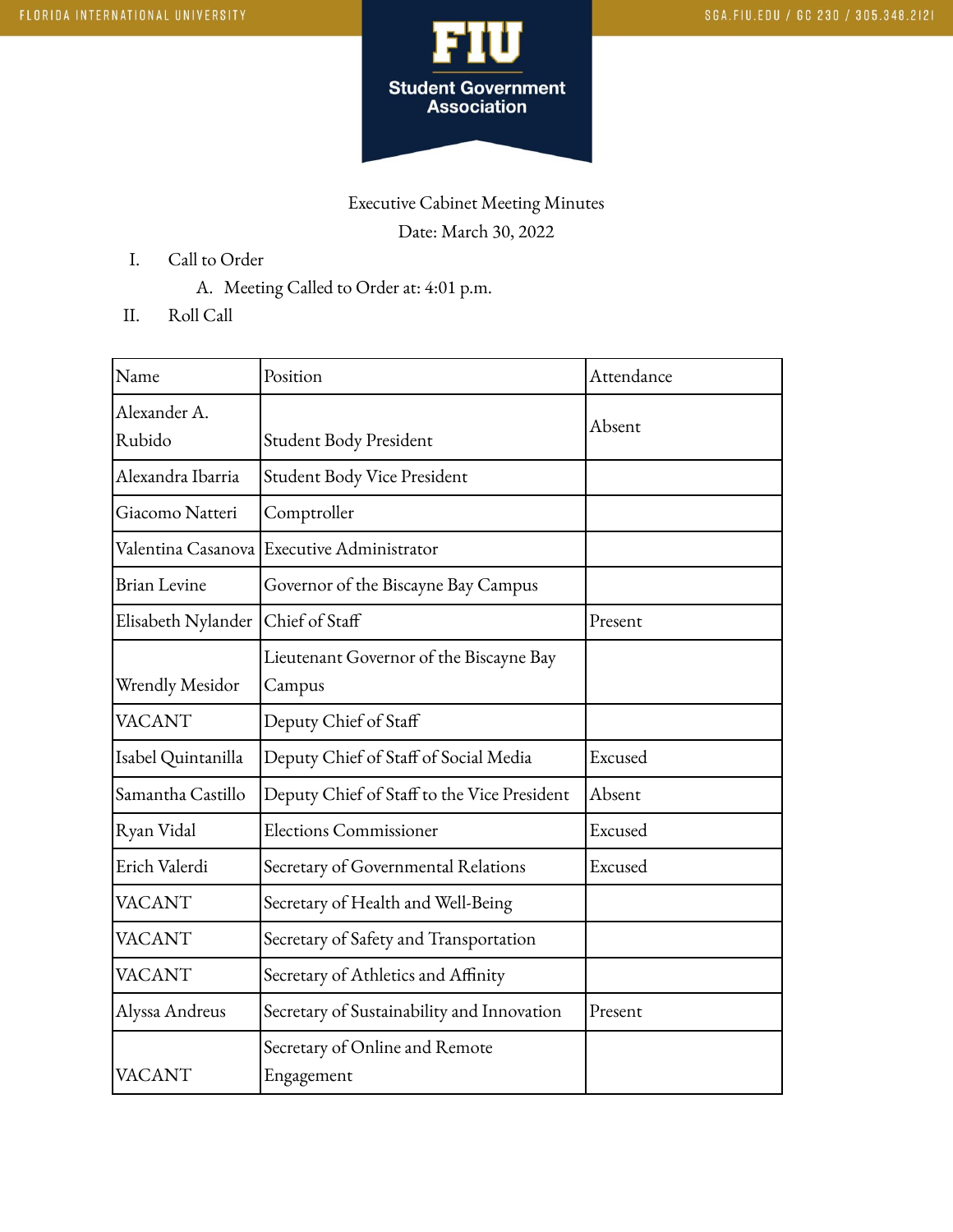| <b>VACANT</b>  | Secretary of Student Affairs                                         |         |
|----------------|----------------------------------------------------------------------|---------|
| <b>VACANT</b>  | Secretary of Veteran Affairs                                         |         |
| Mariam Ramirez | Secretary of Diversity and Inclusion                                 | Present |
| <b>VACANT</b>  | Staff Secretary of Environmental Resilience<br>and Green Initiatives |         |
| <b>VACANT</b>  | Staff Secretary of Social Justice and<br>Advocacy                    |         |
| <b>VACANT</b>  | Staff Secretary of Talent Recruitment and<br>Leadership Development  |         |
| <b>VACANT</b>  | Staff Secretary of Campus Engagement                                 |         |
| <b>VACANT</b>  | Staff Secretary of TBA                                               |         |
| <b>VACANT</b>  | Deputy Comptroller                                                   |         |
| Alexandra Abad | Director of Social Media and Strategic<br>Communications             | Absent  |
| <b>VACANT</b>  | Director of TBA                                                      |         |
| <b>VACANT</b>  | Director of TBA                                                      |         |
| <b>VACANT</b>  | Director of TBA                                                      |         |

## III. Reports

- A. Student Body President
- B. Student Body Vice President
- C. Comptroller
- D. Executive Administrator
- E. Governor of the Biscayne Bay Campus
	- 1. Friday is Day on the Bay
	- 2. Lecture in about 2 weeks
- F. Chief of Staff
	- 1. Special election for CASE on April 5 and 6
- G. Lieutenant Governor of the Biscayne Bay Campus
	- 1. Vacant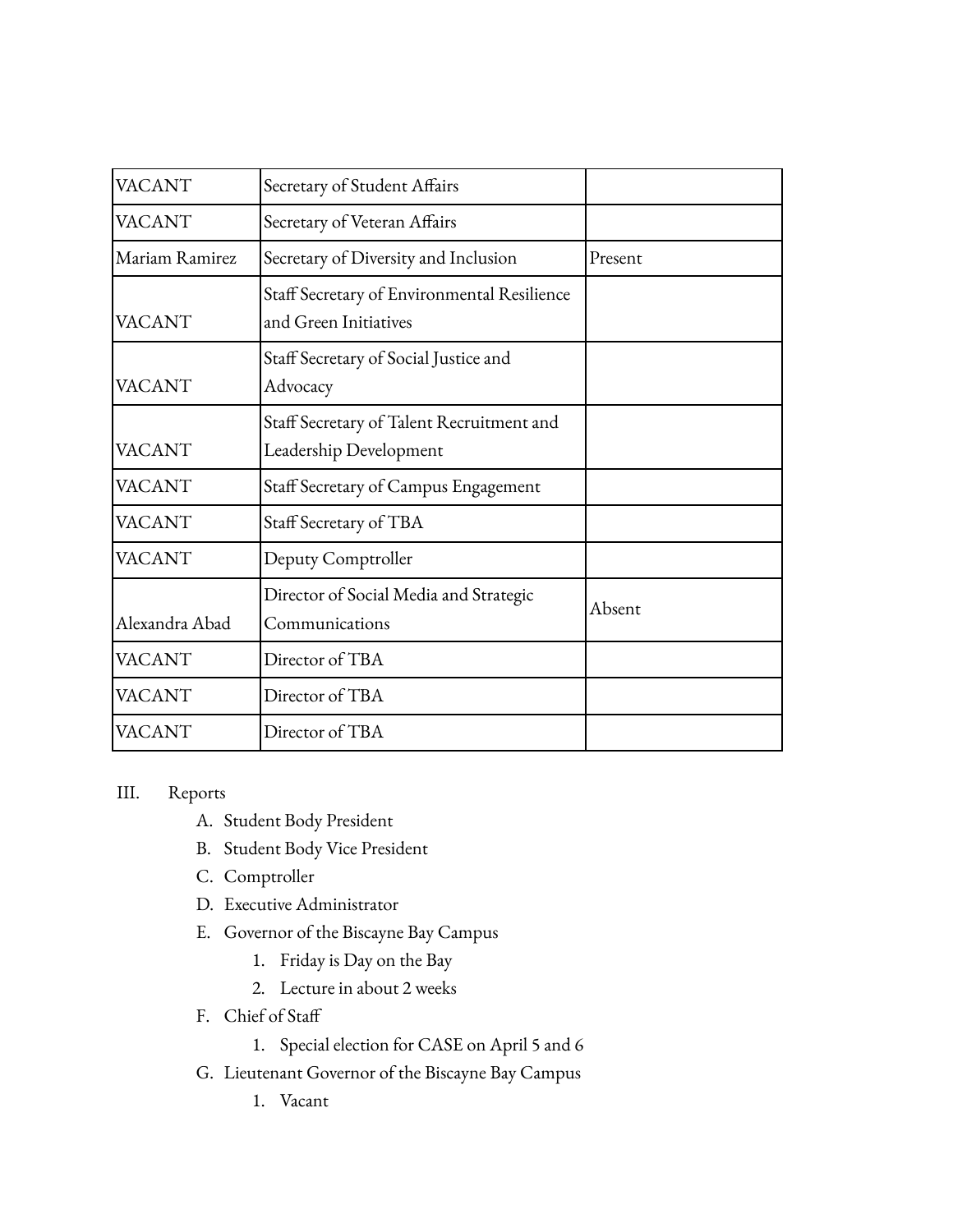- H. Deputy Chief of Staff
- I. Deputy Chief of Staff of Social Media
- J. Deputy Chief of Staff to the Vice President
- K. Elections Commissioner
- L. Secretary of Governmental Relations
- M. Secretary of Health and Well-Being
- N. Secretary of Safety and Transportation
	- 1. Vacant
- O. Secretary of Athletics and Affinity
	- 1. Vacant
- P. Secretary of Sustainability and Innovation
	- 1. Submitted publications request
	- 2. You formulate list of plant seeds to send to CoS
	- 3. April 22
- Q. Secretary of Online and Remote Engagement
- R. Secretary of Student Affairs
- S. Secretary of Veteran Affairs
	- 1. Vacant
- T. Secretary of Diversity and Inclusion
	- 1. Submitted publications request
	- 2. 3 speakers have confirmed for the event
	- 3. April 19
- U. Staff Secretary of Environmental Resilience and Green Initiatives
- V. Staff Secretary of Social Justice and Advocacy
- W. Staff Secretary of Talent Recruitment and Leadership Development
- X. Staff Secretary of Campus Engagement
- IV. Old Business
	- A.
- V. New Business

A.

- VI. Advisor Reports
	- A. Michelle

1.

B. Larissa